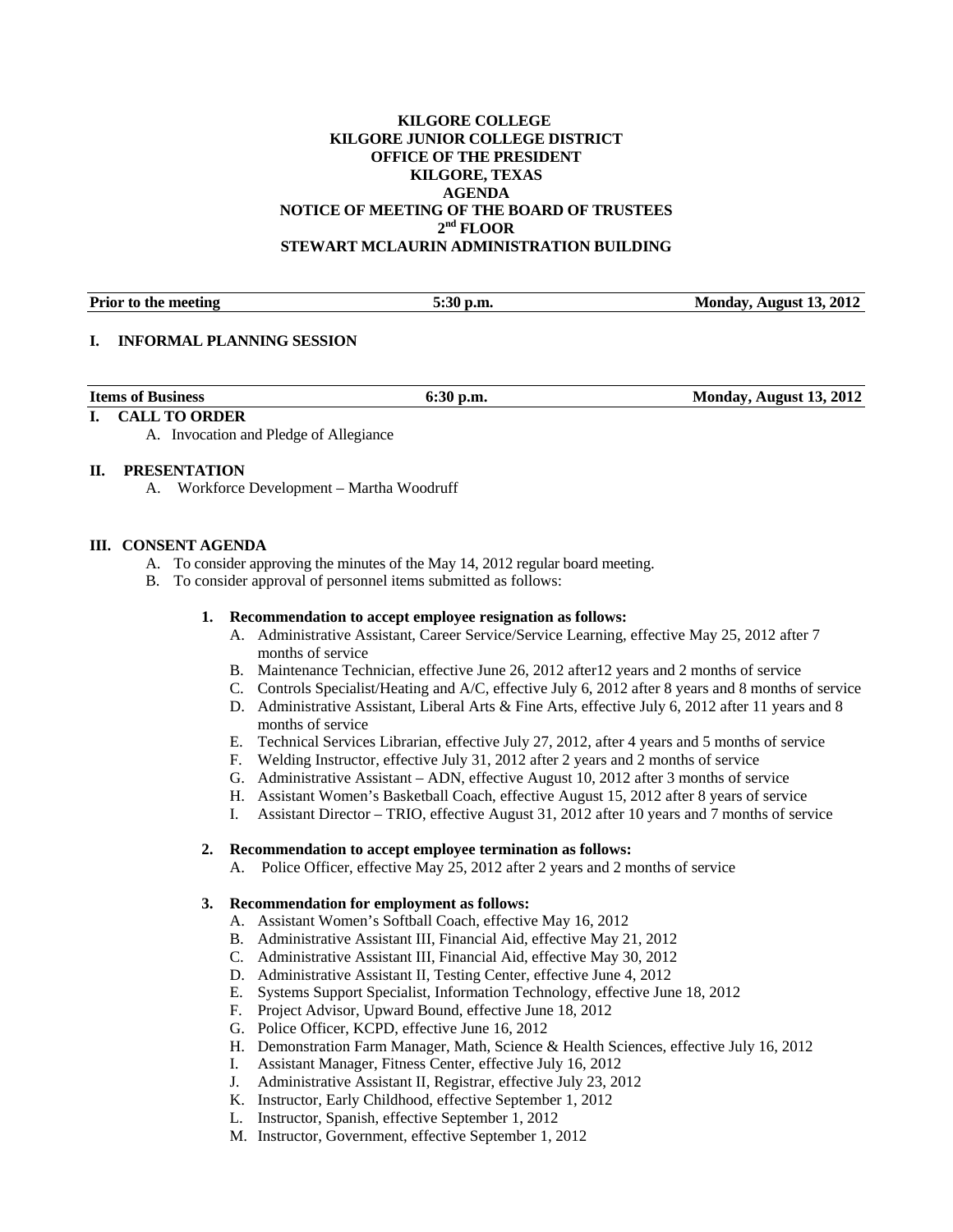- N. Instructor, Government, effective September 1, 2012
- O. Instructor, Graphics Design, effective September 1, 2012
- P. Instructor, Associate Degree Nursing, effective September 1, 2012
- Q. Instructor, Associate Degree Nursing, effective September 1, 2012
- R. Instructor, Philosophy, effective September 1, 2012
- S. Instructor, Culinary, KC-Longview Campus, effective July 1, 2012
- T. Instructor, Biology, effective September 1, 2012
- U. Instructor, Biology, effective September 1, 2012
- V. Instructor, Process Technology, effective September 1, 2012

# **4. Recommendation for change in employment as follows:**

- A. Administrative Assistant III, Adult Education to Continuing Education and Business Services Coordinator, effective June 16, 2012
- B. Administrative Assistant II, Registrar to Administrative Assistant II, Career Services/Service Learning, effective August 1, 2012
- C. Administrative Assistant II, Library to Technical Services Coordinator, Library effective September 1, 2012
- E. To consider payment of legal fees for services rendered.

# **IV. CITIZEN COMMENTS**

# **V. ACTION ITEMS**

- A. To consider the 2012-2015 Strategic Plan: Focus on Student Success *Exhibit #1*
- B. To consider adoption of the Fiscal Year 2013budget. *Exhibit #2*
- C. To consider and set the tax rate for tax year 2012. *Exhibit #3*

### **VI. EXECUTIVE SESSION**

 Adjournment to executive session pursuant to Texas Government Code Sections 551.071 - 551.084, the Open Meetings Act, for the following purposes:

"The Board has adjourned to executive session at \_\_\_\_\_\_\_ p.m. on **August 13, 2012."** 

PERSONNEL: (Government Code 551.074)

LEGAL: (Government Code 551.071)

For the purpose of a private consultation with the Board's attorney on any or all subjects or matters authorized by

# law.

REAL ESTATE: (Government Code 551.072)

RECONVENING IN OPEN MEETING

 **"The Board has reconvened in open session at \_\_\_\_\_\_\_\_ p.m. on August 13, 2012."** 

IF, DURING THE COURSE OF THE MEETING COVERED BY THIS NOTICE, THE BOARD SHOULD DETERMINE THAT A CLOSED OR EXECUTIVE MEETING OR SESSION OF THE BOARD SHOULD BE HELD OR IS REQUIRED IN RELATION TO ANY ITEM INCLUDED IN THIS NOTICE, THEN SUCH CLOSED OR EXECUTIVE MEETING OR SESSION AS AUTHORIZED BY SECTION 551.001 ET SEQ. OF THE TEXAS GOVERNMENT CODE (THE OPEN